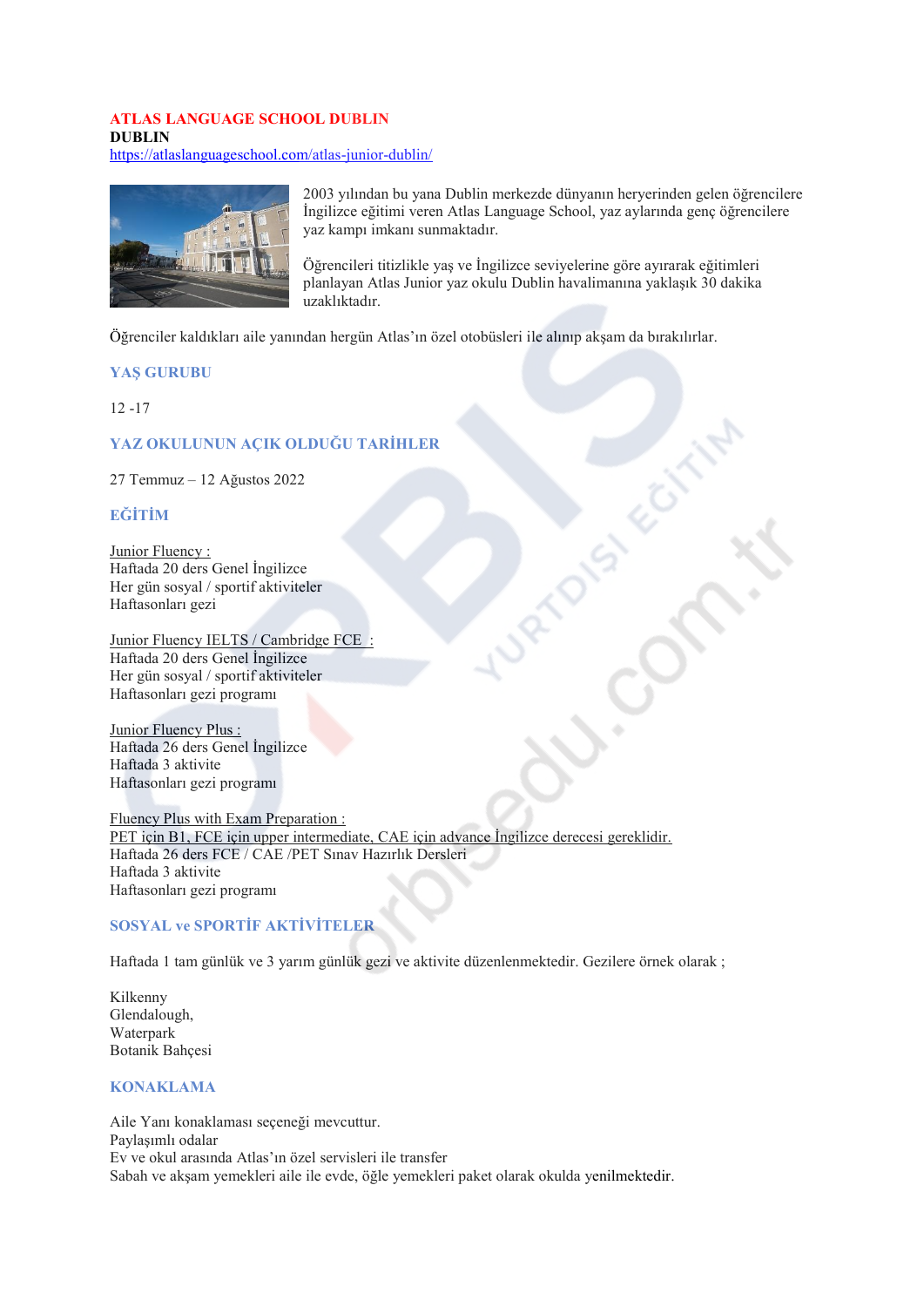Ailelerin çoğu şehrin güney kısmında oturmaktadır.

## **2.8 OKULDA SUNULAN İMKÂNLAR**

30 adet aydınlık ve ferah derslik, spor salonu, spor sahaları, basketbol sahası ve büyük bir konser Salonu.

## **AİLE YANI KONAKLAMALI PROGRAMIN ÜCRETİ (£)**

#### **Junior Fluency :**

2 hafta :  $\epsilon$ 1,520  $3$  Hafta:  $\epsilon$ 2,190 4 Hafta :  $\epsilon$ 2,700 5 Hafta:  $\epsilon$ 3,400 6 Hafta:  $\epsilon$ 4,100

### **Junior Fluency IELTS / Cambridge FCE :**

2 hafta :  $\epsilon$ 1,570 3 Hafta :  $\epsilon$ 2,265 4 Hafta :  $\epsilon$ 2,800 5 Hafta:  $\epsilon$ 3,525 6 Hafta:  $\epsilon$ 4,250

#### **Junior Fluency Plus :**

 $2 \text{ hafta} : \text{\textsterling}1,620$ 3 Hafta :  $\epsilon$ 2,340 4 Hafta :  $\epsilon$ 2,900 5 Hafta:  $\epsilon$ 3,650 6 Hafta:  $\epsilon$ 4,400

# **Fluency Plus with Exam Preparation :**

2 hafta :  $€1,670$  $3 Hafta :  $£2,415$$ 4 Hafta :  $\epsilon$ 3,000 5 Hafta:  $\epsilon$ 3,800 6 Hafta:  $\epsilon$ 4,600

## **ÜCRETE DÂHİL OLANLAR**

Kayıt ücreti Kurs ücreti Konaklama Günde 3 öğün yemek Aktivite ve geziler 1 akşam etkinliği Her cumartesi tam gün gezi Okula eve ve evden okula özel ulaşım Tüm kurs materyalleri Kurs sonu sertifikası

# **2.8/9 OKUL VE KONAKLAMA İLE İLGİLİ EK ÜCRETLER**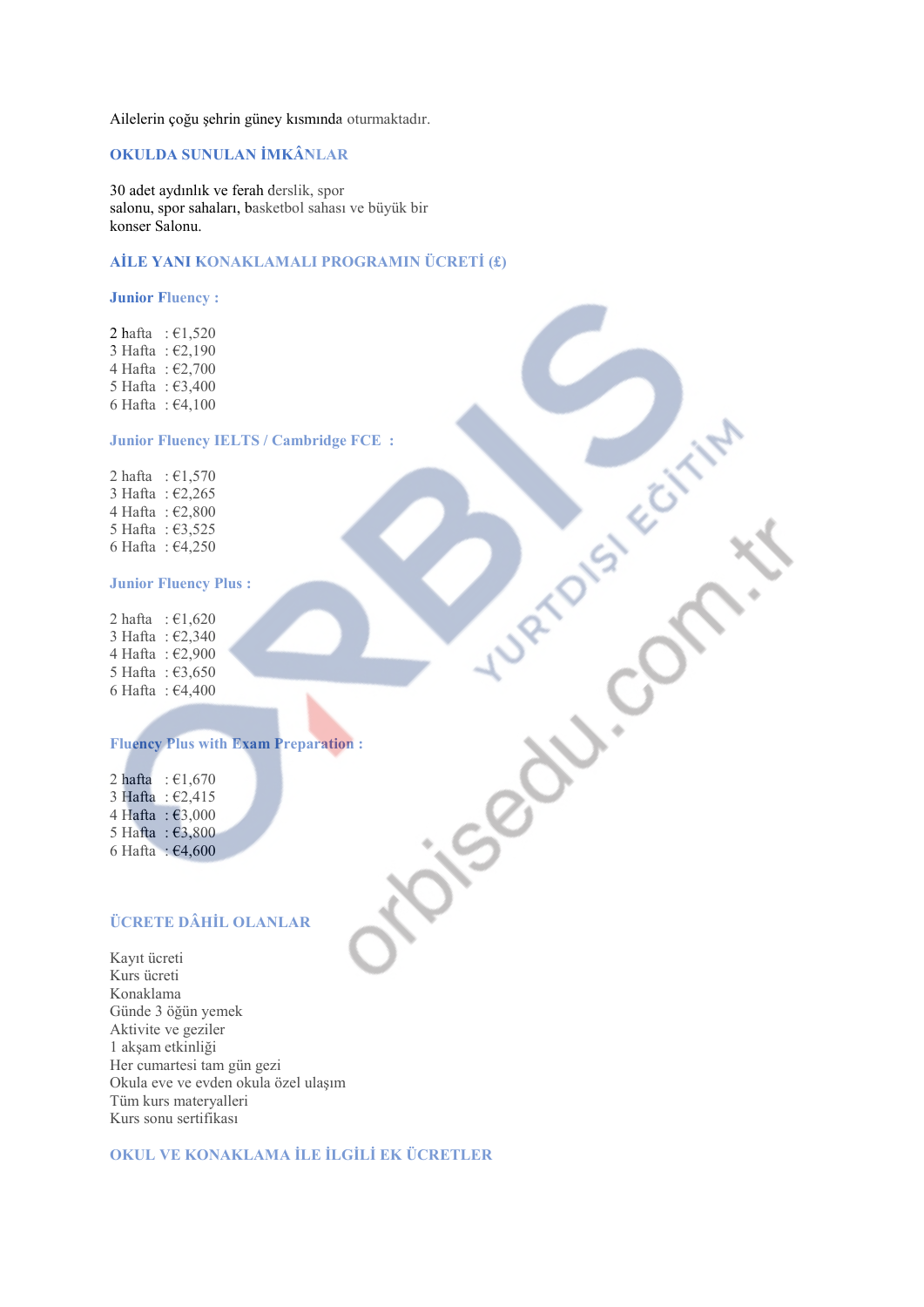| Havalimanı Transferleri |  |
|-------------------------|--|
| FCE/CAE Sinav Ücretleri |  |
| Sağlık Sigortası        |  |

: Tek yön için €85<br>: €195 : Fiyat sorunuz

# DİĞER MALİYETLER

Ortalama gidiş-dönüş uçak bileti<br>Tavsiye edilen haftalık cep harçlığı Vize başvuru ücreti Aylık ortalama sağlık sigortası ücretleri

 $:6350 - 500$ :  $\epsilon$ 100 -150 / hafta :  $€108$ : € 25 -50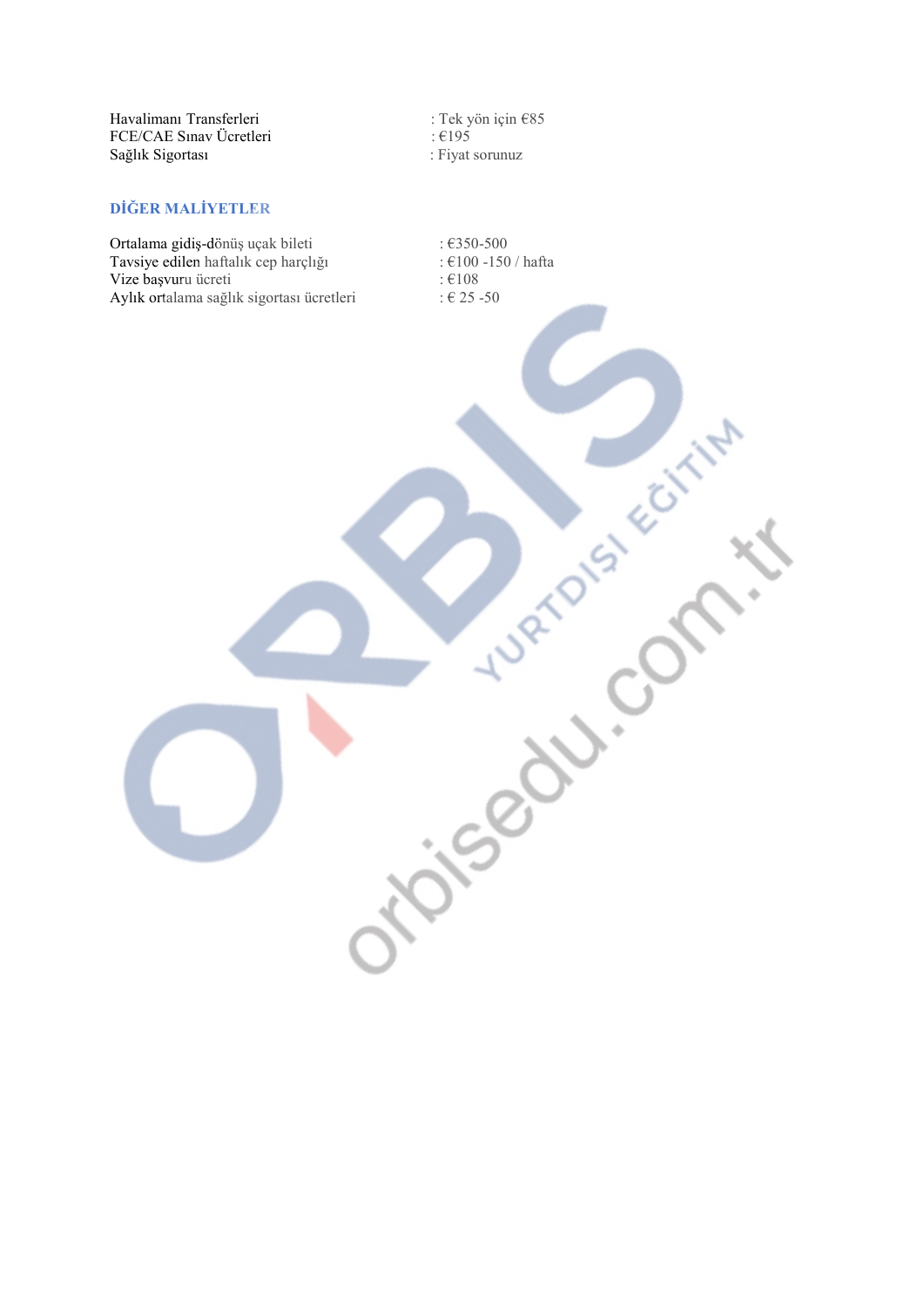#### **EMERALD CULTURAL INSTITUTE DURLIN** https://www.eci.ie/courses/?courseType=junior



Emerald Cultural Institute, çocuklar ve gençler için olan birçok kursunu, Dublin şehir merkezinde yer alan ve Dublin'in önde gelen özel yatılı okullarından biri olan Alexandra College'da, Dublin'deki St. Raphael's School'da, Dublin şehir merkezinde yer alan ve Dublin'in en prestijli okullarından biri olan Trinity College ve Marino Institute of Education'da sunmaktadır.

### **YAS GURUBU**

 $11 - 17$ 

### YAZ OKULUNUN ACIK OLDUĞU TARİHLER

Multi-activity Programme için (11 - 17 yaş) Aile Yanı Konaklamalı Seçenekler: (Aile yanında konaklama için asgari yaş 14'tür.) 26 Haziran - 07 Ağustos | St. Raphaela's School 3 Temmuz - 31 Temmuz | Alexandra College

Multi-activity Programme için (11 - 17 yaş) Yurt Konaklamalı Seçenekler: 26 Haziran- 7 Ağustos | Trinity Hall 19 Haziran - 14 Ağustos | Marino Institute of Education

Trinity Walton STEM Program (13 - 14 ve 15 -17 yas) 17 Temmuz - 31 Temmuz 2022

Young Adult Programme (16 - 20 yas) 26 Haziran - 7 Ağustos 2022

English Plus Music (11 - 17 yas) 3-17 Temmuz 2022

English Plus Football (11 - 17 yaş) 3-17 Temmuz 2022

English Plus Horse-Riding (11 - 17 vas) 3-17 Temmuz 2022

Intensive Course – Conversation & Speaking Skills (14 - 17 yas) 26 Haziran - 7 Ağustos - Aile Yanı 19 Haziran - 7 Ağustos - Yurt

Intensive Course – Leadership & Innovation  $(14 - 17 \text{ yas})$ 10 Temmuz - 24 Temmuz

### **EĞİTİM**

Multi-activity Programme : Haftada 15 saat İngilizce dersi. Bu program, genel dil kursunu küçük öğrencilere uygun müfredat dışı etkinliklerden oluşan eksiksiz bir programla birleştirir. 11-17 yaş arası öğrencilere yönelik olan bu kurs, İngilizce öğrenmek ve aynı zamanda canlı, ilginç ve interaktif aktiviteler ve spor aktiviteleri ile eğlenmek isteyen öğrenciler için idealdir.

Aktivite programı, popüler kültürel cazibe merkezlerine ziyaretler, kültürel veya tarihi ilgi çekici yerlere geziler, çeşitli spor ve turnuva seçenekleri ve dans, müzik, drama veya sanat ve el sanatları gibi küçük öğrencilere uygun daha birçok eğlenceli aktiviteyi içerir.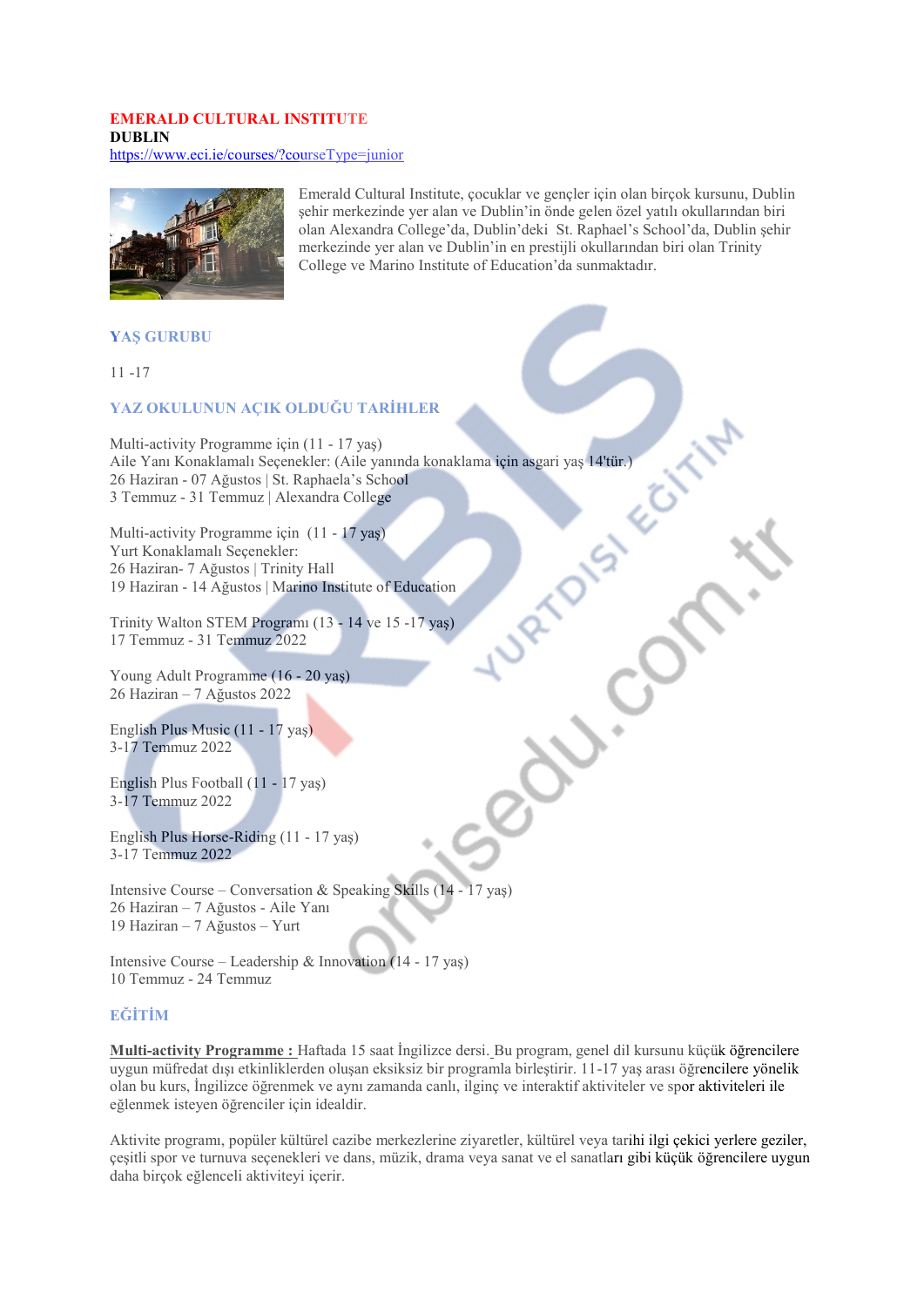Programın amacı, öğrencilere hem İngilizce dersleri hem de etkinlik programı aracılığıyla İrlanda kültürü ve tarihi hakkında bir anlayış kazandırmaktır. Sınıflar, İrlanda kültürel konularını içerir ve öğrencilerin dil gelisimine net bir şekilde odaklanır.

Trinity Walton STEM Program : Haftada 10 saat Grup Genel İngilizce dersi ve haftada 10 saat STEM (Bilim, Teknoloji, Mühendislik ve Matematik) Eğitimi. Minimum Üst Orta Düzey (CEFR B2) gereklidir (öğrenciler giris sınavına tabidir). Emerald, Trinity College Dublin'deki prestijli Trinity Walton Club ile isbirliği içinde, öğrencilerin İngilizce dil becerilerini geliştirirken STEM bilgilerini geliştirmelerine olanak tanıyan bu benzersiz programı sunuyor.

Trinity Walton Kulübü adını İrlanda'nın ilk Nobel Bilim Ödülü sahibi Ernest Walton'dan almıştır (06 Ekim 1903  $-25$  Haziran 1995). Kulüp, öğrencilerin benzer düşünen bireyler ve STEM rol modelleriyle bağlantı kurduğu Trinity College Dublin merkezli bir STEM (Bilim, Teknoloji, Mühendislik ve Matematik) kulübüdür. Her gün öğrencilere cesitli zorlu STEM oturumlarına ve etkinliklerine katıldıkları canlandırıcı bir öğrenme denevimi sağlanır. Trinity Walton Club, her öğrencinin STEM potansiyeline ulaşmasını desteklemeye çalışır!

13-14 ve 15-17 vasları arasındaki öğrenciler. Trinity College Dublin'deki Trinity Walton Club'da bir STEM kampına katılacak. Bilimsel kelime dağarcıklarını genişletme, problem çözme ve eleştirel düşünme becerilerini gelistirme firsatına sahip olacaklar. Öğrenciler, STEM uzmanlarıyla birlikte takımlar halinde calısacak ve matematiksel fonksiyonları tasarlama; mikro kontrollü projeler oluşturmak; ve Hareket Kanunları ile eğlenmek gibi çalışmalar yapacaklar.

Young Adult Programme : Haftada 20 saat İngilizce dersi. Young Adult Programı, Yoğun dil kursunu "Dublin'i Keşfetmek" temalı ilginç bir aktivite programıyla birleştirir. İrlanda'da benzer yaş grubundaki diğer uluslararası gençlerle vakit geçirmek isteyen 16-20 yaş arası öğrenciler için tasarlanmıştır.

Bu ders, öğrencilerin dil becerilerini, insan hakları ve sosyal sorumluluk anlayışına dayalı olarak yerel, ulusal ve küresel düzeyde cağdas toplumda aktif vatandaslar olarak katılmaya tesvik eden bir ortamda geliştirmeyi amaçlamaktadır. Ders içeriği Liderlik ve Gelişim, İşyeri İngilizcesi ve İrlanda Yaşamı ve Kültürünü içerir.

Bu programın öğrencilerine, ücretsiz sabahları veya öğleden sonraları boyunca sehri kendi hızlarında kesfetme fırsatı verilir. Etkinlik programı, öğrencilerin farklı geçmişlerden ve kültürlerden gelen diğer genç dil öğrenicilerle etkilesime girebilecekleri çesitli rehberli kültür turları sunar.

English Plus Football : Haftada 15 saat İngilizce eğitimi. 10 saat Ensemble Müzik Eğitimi. Bu kurs, teknik ve taktik futbol bilgilerini gelistirmek isteyen oyunculara yöneliktir. Öğrencilere İngilizcelerini gelistirme ve uluslararası bir ortamda uzman futbol koçluğundan yararlanma firsatı sunulur. Yoğun dil kursubir futbol kursu ile birlestirerek genelere bir programda hem İngilizcelerini hem de futbol becerilerini gelistirme imkanı sunuvor.

Tam nitelikli ve deneyimli öğretmenler tarafından en güncel ve onaylanmış öğretim yöntemleri kullanılarak haftada 15 saat 60 dakikalık dersler sunulur. Profesyonel antrenörlerle her öğleden sonra (Pazartesiden Cumaya) denetimli futbol antrenmanı.

English Plus Music : Haftada 15 saat İngilizce ve Tutti Music Akademisi ile haftada 10 saat Topluluk Müzik Eğitimi. Öğrenciler orkestra enstrümanları (örneğin, keman, çello, piyano, flüt, obua) çalmalıdır. Asgari bir dil seviyesi gereklidir (Orta B1). Tutti Music ile birlikte Emerald, genel İngilizce kursunu müzik eğitimi ve orkestra eğitimi ile birleştiren bir English Plus Müzik Programı sunuyor. Bu kurs 11 ila 17 yaş arasındaki öğrenciler için tasarlanmıştır ve genclere iki haftalık bir programda İngilizce ve müzik calma becerilerini geliştirme fırsatı sunar. Müzik eğitimi ve öğretimi profesyonel müzisyenler, şefler ve besteciler tarafından verilmektedir.

Tutti Music, iki hafta boyunca 20 saatlik topluluk müziği eğitimi sağlayacaktır. Bu sınıflar, hem İrlandalı hem de uluslararası dil öğrencilerinden oluşan küçük gruplarda profesyonel müzik öğretmenleri ile yalnızca İngilizce aracılığıyla verilmektedir. Kursun sonunda öğrenciler bir müzik performansı için bir araya gelecekler.

Tutti Music, genç müzik öğrencilerine, diğer ülkelerden genç oyuncular ve İngilizce konuşan diğer öğrencilerle müzik yapmanın keyfini çıkarmaları ve keşfetmeleri için eğlenceli ve rahat bir yol sağlamayı amaçlamaktadır.

Tutti Music, dünyanın her yerinden genç müzisyenlere orkestra atölyeleri ve şeflik ve performans konusunda ustalık sınıfları sunmaktadır. Profesyonel müzisyenlerden oluşan kadrosu, deneyimli eğitmenler ve gençlerle oda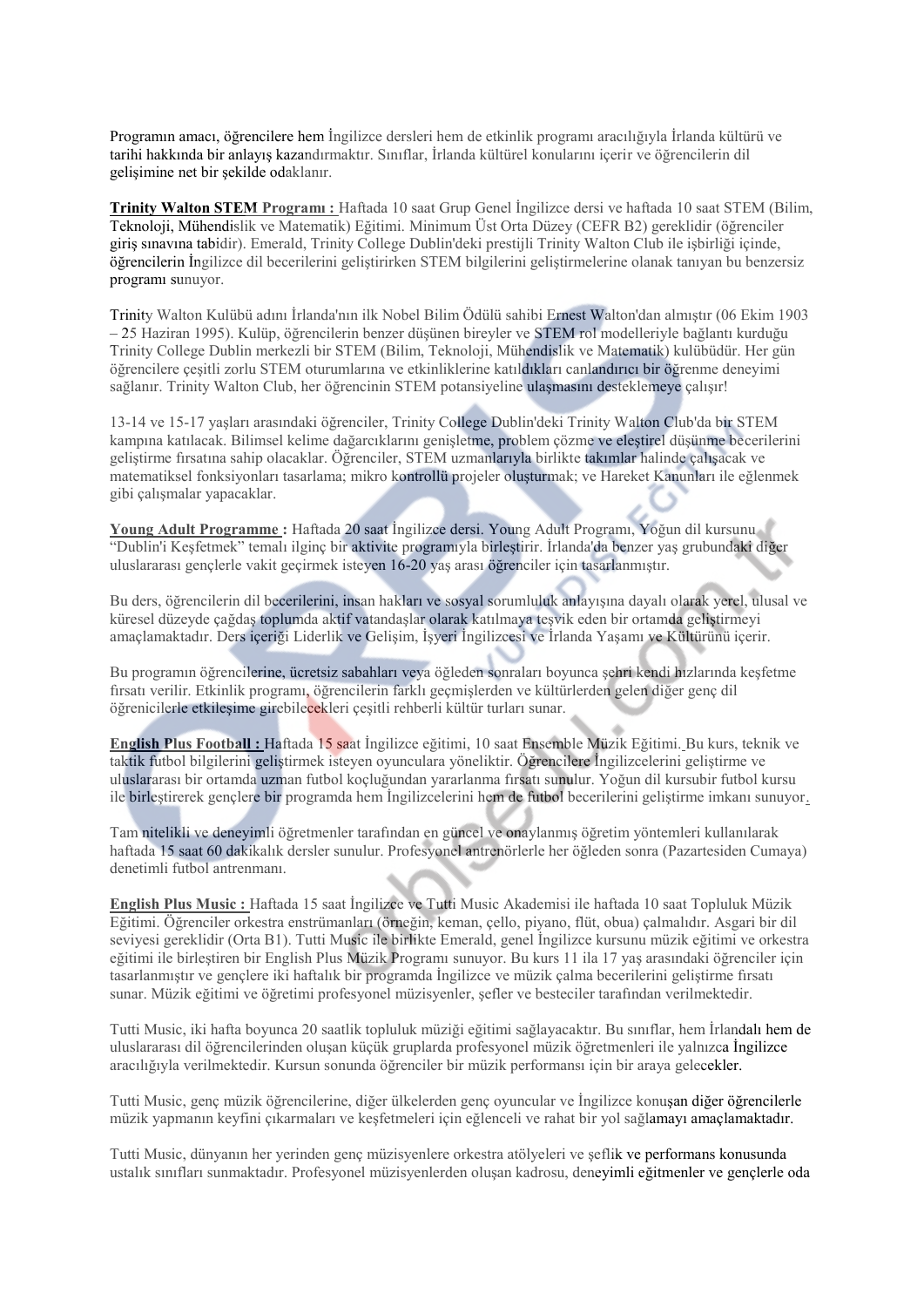grupları yürütme konusunda uzmanlaşmış uluşlararası sanatçılardır. Bu kursa katılmak için minimum B1 sevivesi gereklidir.

**English Plus Horse-Riding:** Haftada 15 saat Ingilizce dersi, Carrickmines Binicilik Merkezi ile haftada 10 saat binicilik dersi. İrlanda, binicilik sporlarında uzun süredir devam eden bir geleneğe sahiptir. Program, öğrencilerin İngilizce dil becerilerini geliştirirken aynı zamanda bu geleneği yaşamalarına olanak tanır. Profesyonel eğitmenler, terbiye, polo-kros, trekking, kros ve yarısmaları içeren öğleden sonra binicilik derslerinden sorumludur.

Bu heyecan verici kurs, 11 ila 17 yaş arasındaki öğrenciler için tasarlanmıştır. Yoğun dil kursunu binicilik becerileri kursu ile birleştirerek gençlere iki haftalık bir programda hem İngilizcelerini hem de binicilik becerilerini geliştirme imkanı sunuyor.

Carrickmines Binicilik Merkezi, 20 vili askin bir süredir insa edilmis bir aile isletmesi binicilik merkezidir ve bugün İrlanda'nın en büyüklerinden biridir. Merkez, Dublin Körfezi'ne bakan çok güzel bir ortamda yer almaktadır. Merkez, İrlanda'daki en iyi binicilik tesislerinden bazılarına, bir kapalı arena, 80 dönümlük tarım arazisi (trekking ve kros icin), polo-kros icin ideal olan tüm hava kosullarına uygun büyük bir arena ve ışıklandırılmış bir açık kum arenası dahil olmak üzere birçok imkana sahiptir.

Intensive Course – Conversation & Speaking Skills : Haftada 15 saat Genel Ingilizce grup eğitimi ve haftada 6 saat uzmanlık eğitimi (Konuşma ve Konuşma Becerileri). Asgari bir dil seviyesi gereklidir (Örta B1). Bu kurs, hem resmi hem de gayri resmi İngilizcede akıcılıklarını geliştirmek isteyen öğrenciler için tasarlanmıştır. Okuma, yazma, konuşma ve dinleme olmak üzere dört ana beceriye odaklanan genel İngilizce sabah dersleri, akademik seçmeli Konuşma ve Konuşma Becerileri ile birleştirildi.

Bu seçmeli ders, öğrencilere tamamen konuşma ve konuşma becerilerine konsantre olma fırsatı sunar. Öğleden sonra grup dersleri, öğrencilerin akıcılıklarını geliştirebilecekleri ve konuşma özgüvenlerini artırabilecekleri motive edici bir ortam sunar. Göreve dayalı grup ve ikili çalışma, öğrencilerin kendilerine meydan okumaları ve iletişim becerilerini daha da geliştirmeleri için önemli bir fırsat sağlar.

Multi-activity programı, öğrencilere öğleden sonra kültürel etkinlikler ve hafta sonu tam gün gezileri programında diğer Emerald Junior öğrencilere katılarak konusma İngilizcelerini pratik yapma sansı sunar.

Intensive Course – Leadership & Innovation : Haftada 15 saat Genel İngilizce grup eğitimi Haftada 6 saat uzmanlık eğitimi (Liderlik ve İnovasyon) Bu kurs, sınıfta daha fazla zaman geçirmek ve dil becerilerini mükemmellestirmek isteyen öğrenciler için tasarlanmıştır. \*Minimum dil seviyesi gereklidir (Upper Intermediate B2). Okuma, yazma, konusma ve dinleme olmak üzere dört ana beceriye odaklanan yoğun sabah dersleri, Liderlik ve İnovasyon akademik seçmeli dersi ile birleştirildi.

Bu interaktif kurs, öğrencilere liderlik ve yenilikçiliğin dilini tanıtacaktır. Öğretmen liderliğindeki tartışmalar yoluyla öğrenciler, etkili liderlerin ve yenilikçilerin temel nitelikleri hakkında bir anlayış geliştirir. Onlara geleceğin liderlerini şekillendirmede inovasyonun önemine dair temel bilgiler sunuyor. Öğrenciler öğretmenleriyle birlikte hayatın her alanından liderlerin örnek olaylarını inceler: iş, eğitim, teknoloji, spor ve sanat

Çeşitli aktivite programı, öğrencilere öğleden sonra kültürel etkinlikler ve hafta sonu tam gün gezileri programında diğer Emerald Junior öğrencilere katılarak İngilizce konuşma pratiği yapma şansı sunar.

### **SOSYAL ve SPORTIF AKTIVITELER**

Program dâhilindeki geziler ve spor aktiviteleri.

#### **KONAKLAMA**

Aile yanı ve yurt konaklaması seçeneği mevcuttur.

#### OKULDA SUNULAN İMKÂNLAR

Modern siniflar, çalışma ve oyun salonu, spor sahaları, bahçe.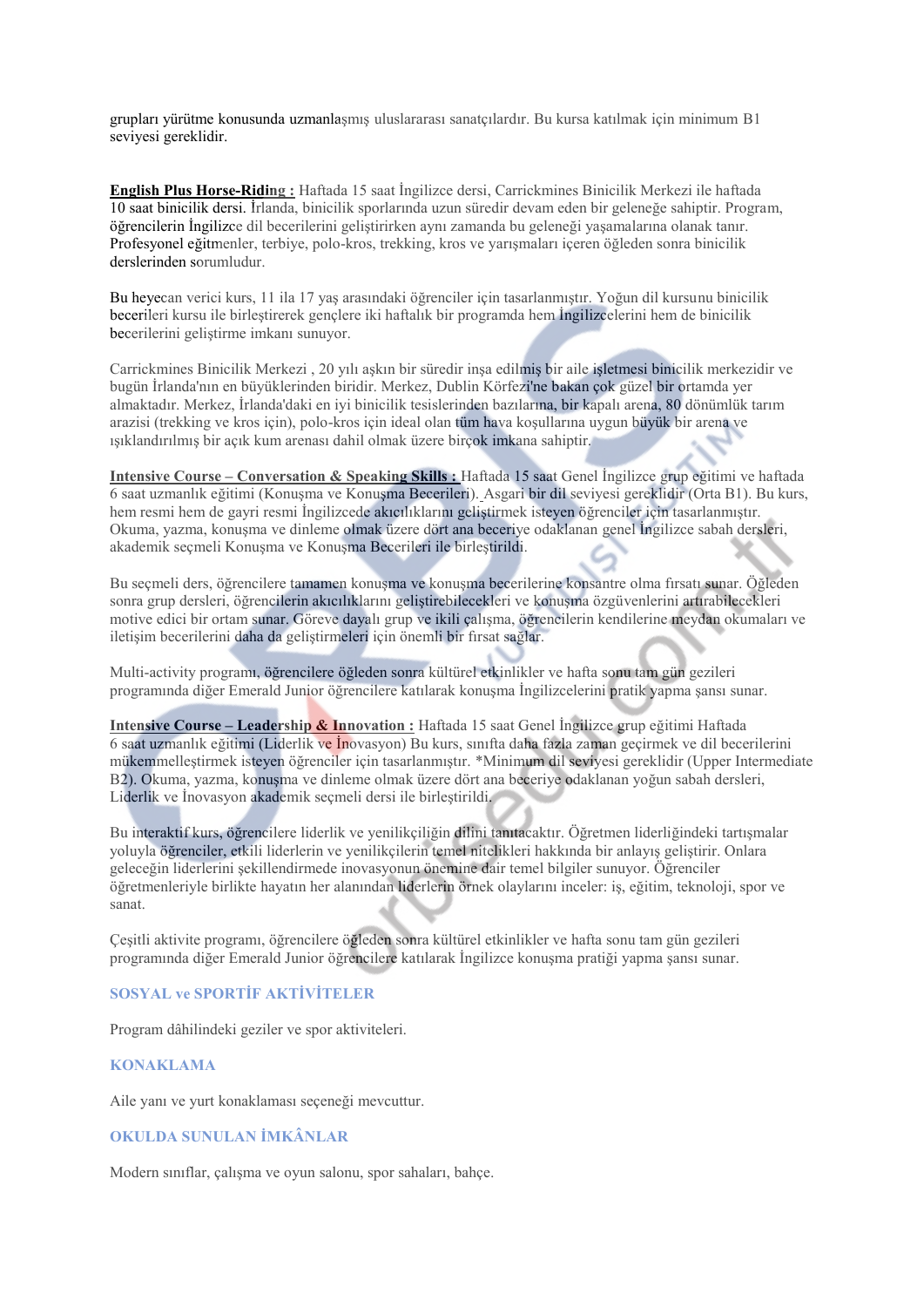## AİLE YANI KONAKLAMALI PROGRAMIN ÜCRETİ (£)

|                                                                                          | 2 Hafta | 3 Hafta | 4 Hafta | <b>Ekstra</b><br>Haftalar |
|------------------------------------------------------------------------------------------|---------|---------|---------|---------------------------|
| <b>Multi-Activity Course</b>                                                             | €1,700  | €2,510  | 63,275  | €765                      |
| <b>English + Football</b>                                                                | E2,270  |         |         |                           |
| <b>English + Horse Riding</b>                                                            | €2,320  |         |         |                           |
| <b>Leinster Rugby Camp</b>                                                               | E2,270  |         |         |                           |
| <b>Intensive Programme (St. Raphaela's)</b><br><b>Conversation &amp; Speaking Skills</b> | €1,700  | €2,510  | 63,275  | €765                      |
| <b>Young Adult Programme</b>                                                             | €1,700  | €2,510  | €3,275  | €765                      |
| <b>Trinity Walton STEM Programme</b>                                                     | E2,350  |         |         |                           |
| <b>English + Music</b>                                                                   | €2,330  |         |         |                           |

# YURT KONAKLAMALI PROGRAMIN ÜCRETİ (£)

| Junior Summer Yurt Seçenekli Fiyatlar                                        | 2 Hafta          | 3 Hafta | 4 Hafta | <b>Ekstra</b><br><b>Haftalar</b> |
|------------------------------------------------------------------------------|------------------|---------|---------|----------------------------------|
| <b>Multi-Activity Course Marino Institute</b>                                | $\epsilon$ 2,200 | 63,265  | 64,290  | €1025                            |
| <b>Trinity Hall</b>                                                          | E2,340           | 63,475  | 64,570  | €1,095                           |
| <b>Griffith College Alexandra College</b>                                    | E2,150           | €3,190  | 64,190  | €1000                            |
|                                                                              | €1,960           | E2,905  | €3,810  | €905                             |
|                                                                              |                  |         |         |                                  |
| <b>English + Football</b>                                                    | €2,970           |         |         |                                  |
| <b>English + Horse Riding</b>                                                | €3,020           |         |         |                                  |
| <b>Leinster Rugby Camp</b>                                                   | €2,970           |         |         |                                  |
| (Marino Institute)<br><b>Intensive Programme</b>                             | €2,200           | €3,265  | 64,290  | €1,025                           |
| $\mathbf{\alpha}$<br><b>Skills</b><br><b>Conversation</b><br><b>Speaking</b> | €2,200           | 63,265  |         |                                  |
| <b>Leadership &amp; Innovation</b>                                           |                  |         |         |                                  |
| <b>Young Adult Programme</b>                                                 | €2,340           | €3,475  | €4,570  | €1,095                           |
| <b>Trinity Walton STEM Programme</b>                                         | E2,990           |         |         |                                  |
| <b>English + Music Alexandra College</b>                                     | E2,460           |         |         |                                  |

# **ÜCRETE DÂHİL OLANLAR**

Öğrenim Ücreti (ders başına 60 dakika) Aile Yanı veya Tam pansiyon ile Yurtta Konaklama Ders kitaplarının ve öğretim materyallerinin kullanımı Müfredat dışı etkinlikler programı (Pazartesiden Cumaya) Kur Bitirme Sertifikası Her hafta Bir Tam Gün Gezi Rehberli Hoş Geldiniz Kiti Okula/Okuldan Ulaşım Maliyetleri (yürüme mesafesinde değilse) ve Aktiviteler. Futbol ve Rugby Kampları için takım ve malzemeler, Kayıt ve Yönetim Ücretleri

## OKUL VE KONAKLAMA İLE İLGİLİ EK ÜCRETLER

Havalimanı Transferleri Sağlık Sigortası Refakatsiz Öğrenciler için Ek ücret

: Tek yön için €85 : Fiyat sorunuz  $: E25$ 

DİĞER MALİYETLER